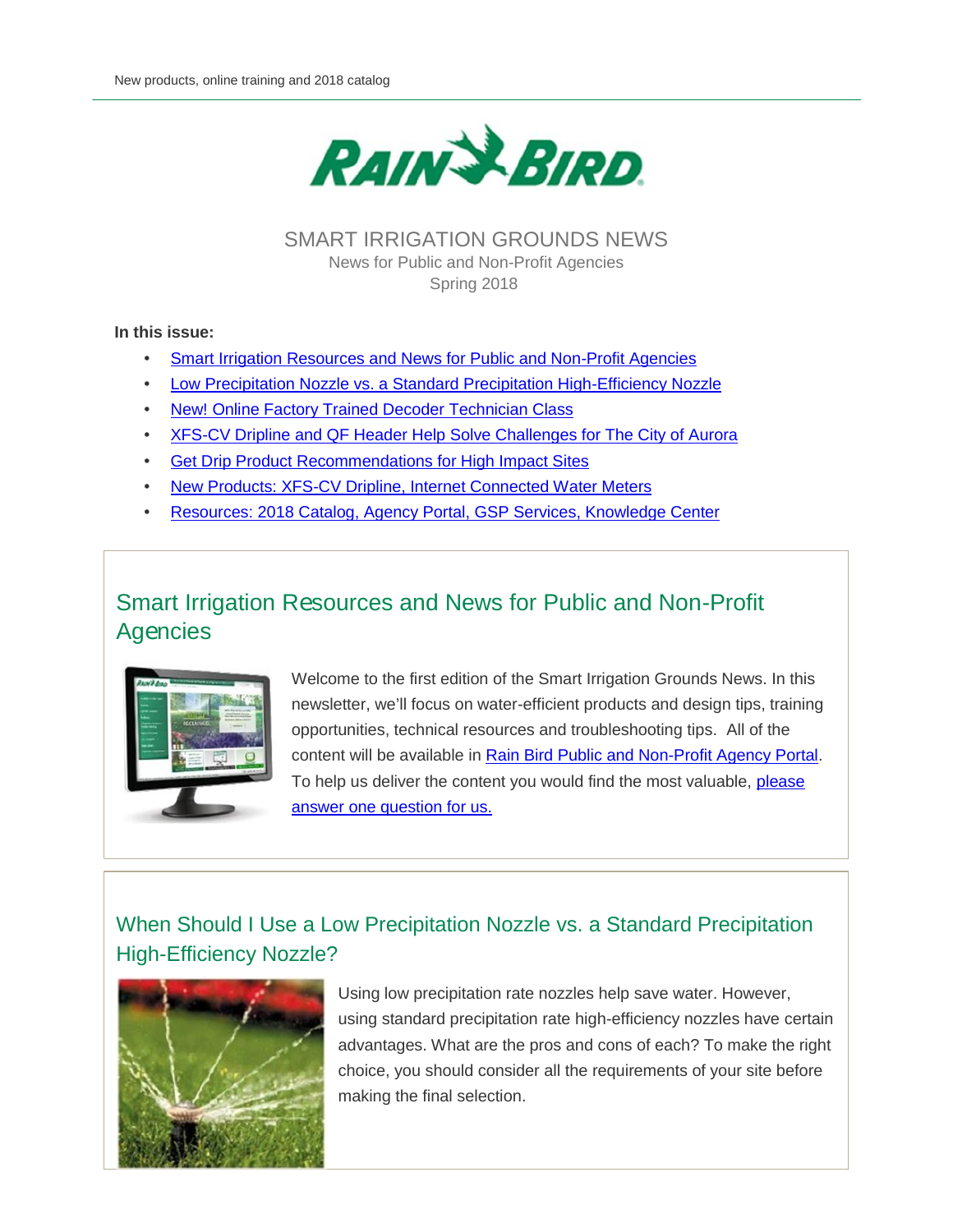# New! Online Training Factory Trained Decoder Technician



Rain Bird Training Services now offers online technical irrigation training you can take when it's convenient for you. If your organization uses the **ESP-LXD Two-Wire Decoder Controllerthis** class is a great way to get everyone trained. In this class, you will learn about design, installation, grounding and surge

protection, and troubleshooting.

Take 20% off your training

# XFS-CV Dripline and QF Header Help Solve Drainage and Installation Challenges

### *Reflection Garden, City of Aurora, Colorado*



The City of Aurora, Colorado, recently expanded its five-acre Aurora Water-wise Demonstration Garden at the Aurora Municipal Center to include the Reflection Garden that features a dedicated space for the 7/20 Memorial to honor the victims of the 2012 Aurora theater shooting. To help solve two design challenges the city used Rain Bird XFS-CV dripline and the QF Dripline Header.

Continue reading

## Get Drip Recommendations for High Impact Sites



Get the recommended drip products for high impact sites where durability and ease of maintenance are top priorities. Thick walled flexible pipe, durable spiral barb fittings, and pressure compensating, self-flushing emitters stand up to the harsh environment of medians, slopes, and areas with high foot traffic.

Download the guide (PDF: 26 MB) Go to the Design Guides page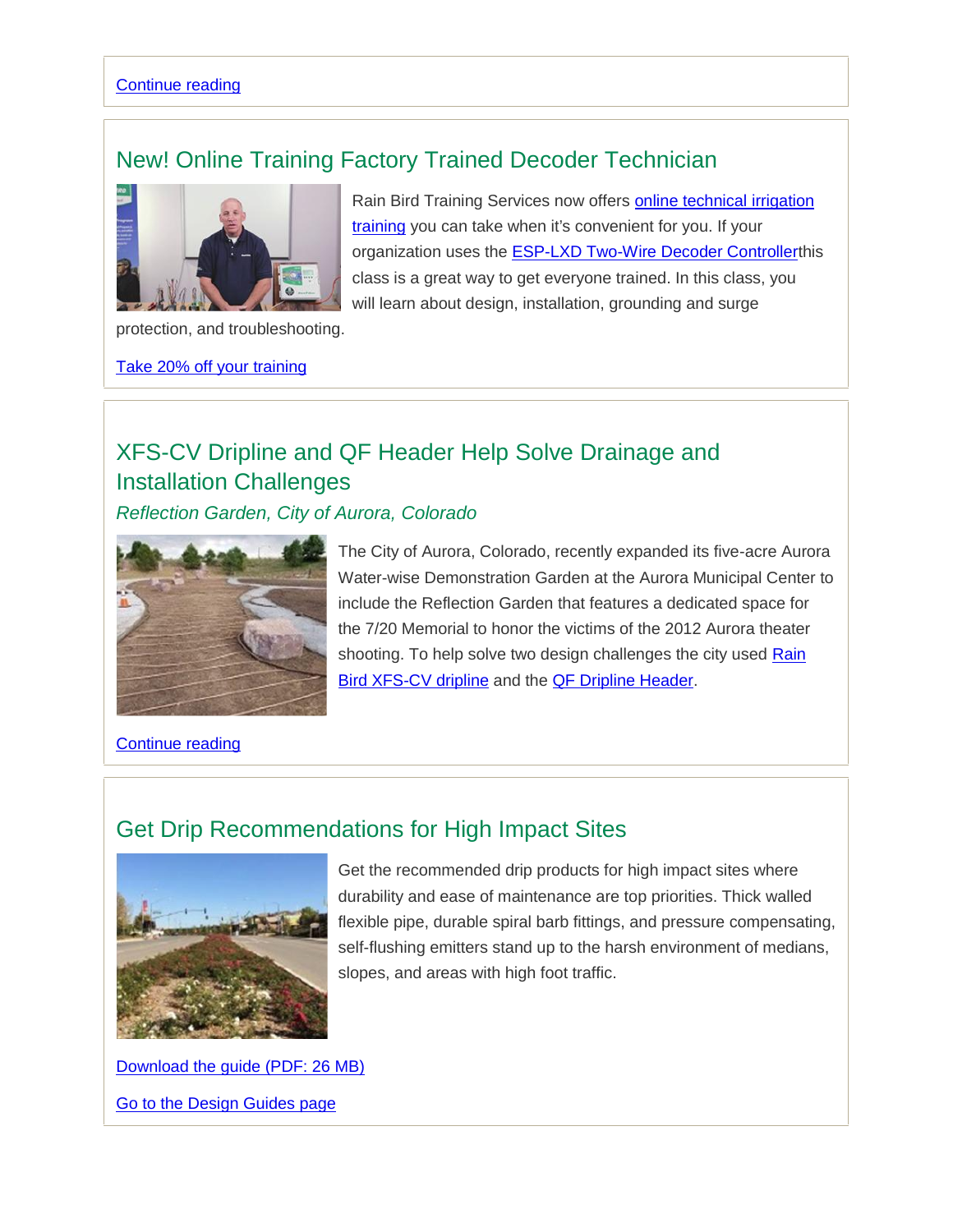

### **XFS-CV Dripline**

Industry-Leading Check Valves Keeps dripline up to 10 feet on steep slopes

Pure Copper Root Protection Install on surface or in sub-surface installations





### **Internet Connected Water Meters**

Reads flow from 0.1 to 1500 gpm at higher temperature and pressure ratings Works with potable and non-potable water Free access to water data via the ICWM Portal



### **RESOURCES**

PUBLIC & NON-PROFIT AGENCY PORTAL

GO TO THE PORTAL